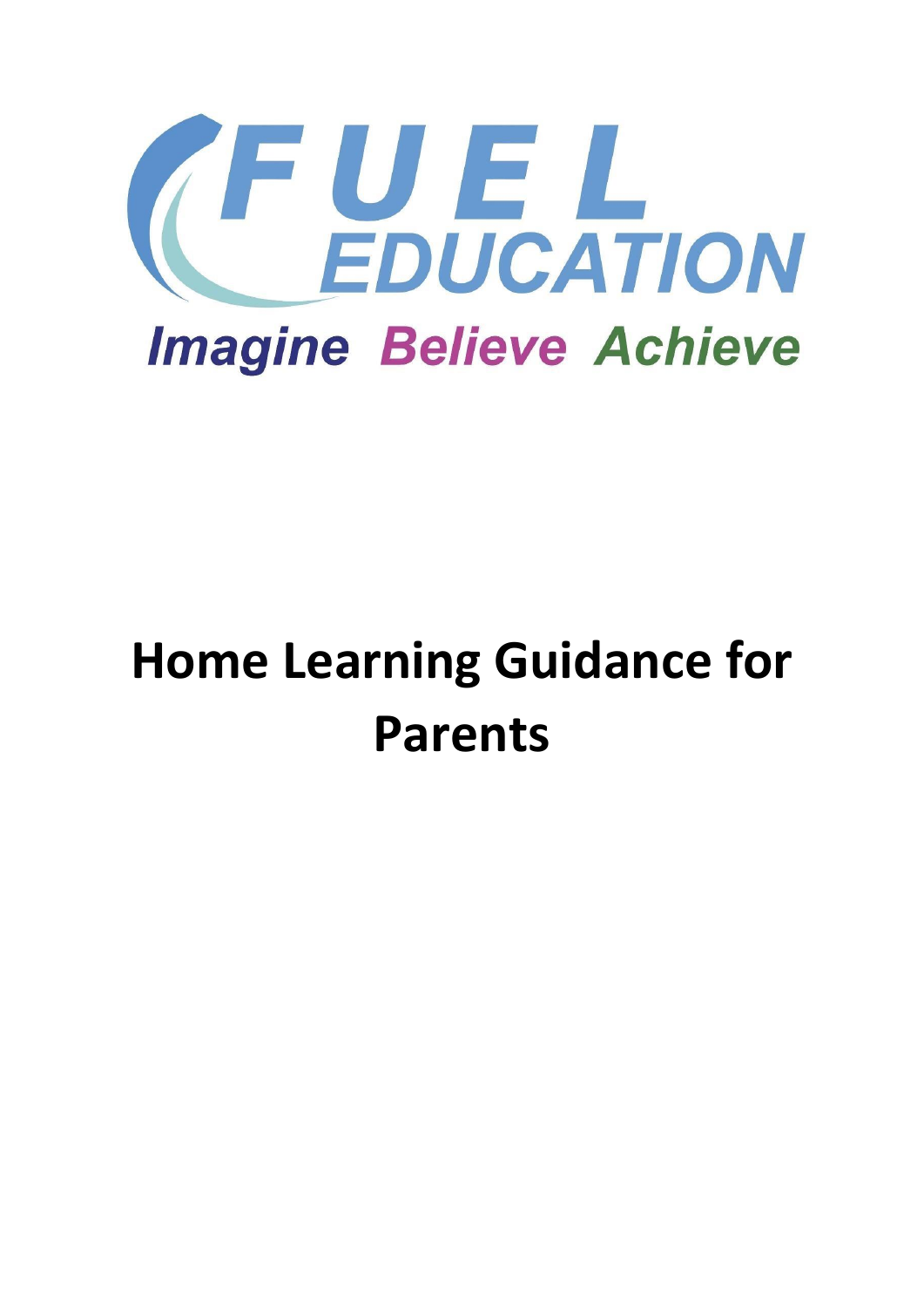During any period of lockdown or where pupils need to isolate, pupils will still be provided with their full day of education.

Pupils at FUEL will be sent a learning timetable which aims to help them complete their school day. All work for this term is being placed on Student Zone which is a shared document library on Share Point and is part of the Office 365 school platform. It is important that every day they include some exercise and time to relax. Below are some generally helpful websites that will help with all subjects.

As pupils follow their timetable, they can look at the section in this booklet from that subject and follow what they are being guided to do by their teachers. It is also indicated what would be expected to be learnt within that half term to help you know what should be covered in normal circumstances. For some subject's work has been set on Microsoft Teams e.g booklets, projects, assignments etc and some subjects have Teams Classrooms where they are setting regular work and hosting a new schedule of live lessons. For other subjects they have given ideas for projects, reading, things to make and watch with links to helpful websites. Please select what best suits you.

There will be enrichment projects sent out as well. These can be used to help enrich pupils learning if they would like to engage with them. Please send in evidence of completing the projects to either parenthelp@fueleducation.org.uk or studenthelp@fueleducation.org.uk as they will be looking for pupils that have engaged the most with their learning and rewarding this engagement while at home.

All pupils must log on to their emails daily through Office 365 to enable them to access the resources, updates from teachers and receive the invites to their class team and live lessons. To join the team pupils, need to accept the invite and click on the team information in the email. At this point they will be able to download a Team App to use on either their phone or laptop. Once a pupil has joined a team, they will then receive the invites for the live lessons for that team. The live lessons can be joined from either the app or the online Teams App in Office 365. When the lesson is due to start, they just select the join button on their calendar or in the class Team.

Class teachers will be on the Teams programme every day to respond to questions from pupils sent using the Post Message board for the class or the direct messages sent to the teacher. Wider support can also be provided through the Teams class site for their specific subject.

Below we have added two main sections, compulsory learning, this is the content your child needs to be completing broken down by the areas they are studying with us, if they are referred for Construction for example they will need to complete the work in this section, if they are referred for GCSE/Functional Skills and a vocational area, they will need to complete all relevant areas. You will receive a timetable which is personalised, so you are fully aware of what courses they are doing with us. There is then a go the extra mile section. This section contains additional learning your child can do.

Please also note that if your child is only referred to us for a vocational area, they can complete any of the work provided for other areas and there will be rewards for this.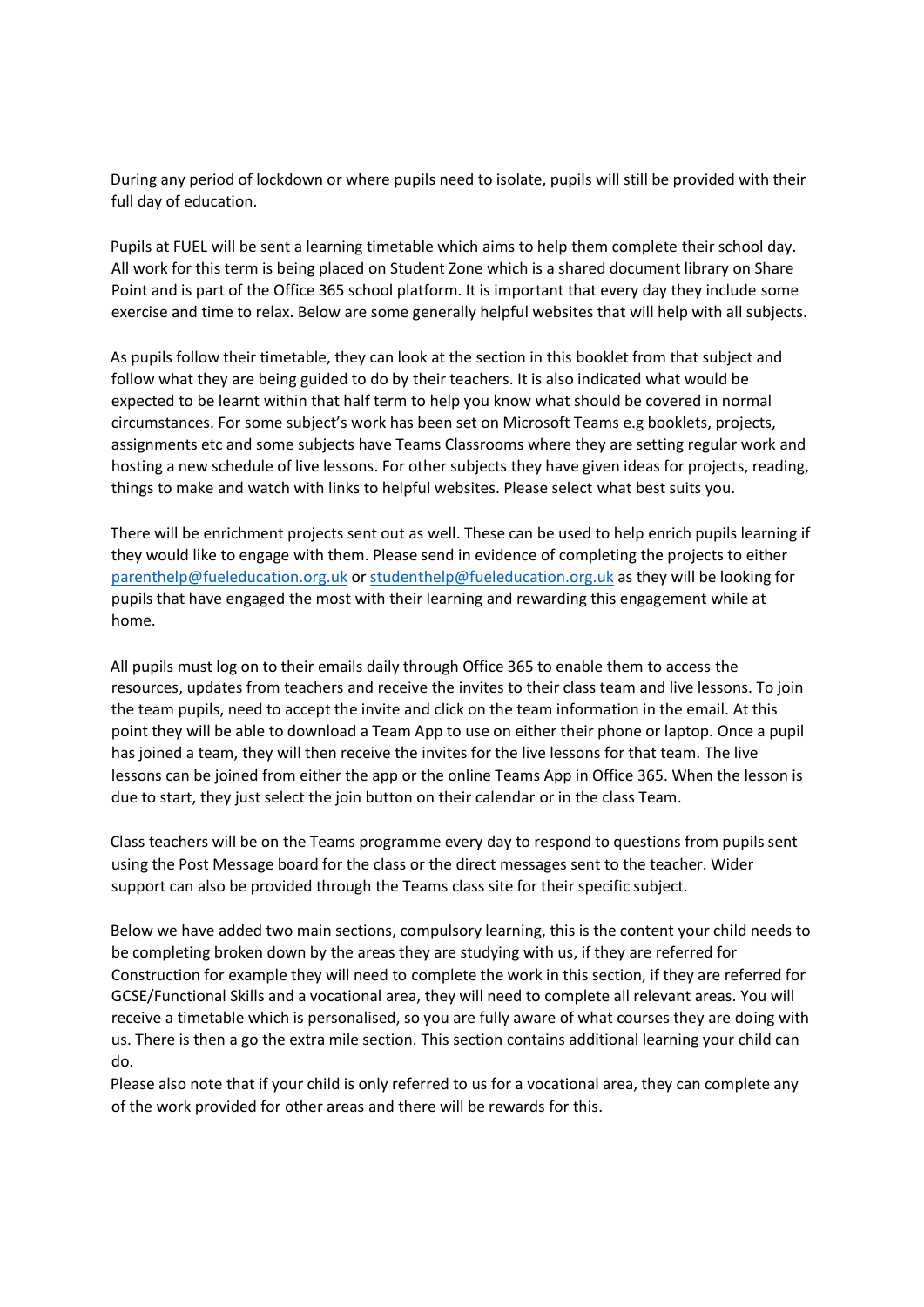## **Compulsory Section**

## **Mechanics**

Mechanics has a Teams class which all pupils have been invited to join, the class contains work for both Level 1 and Level 2 pupils. There will be live lessons each week for both the Monday/Tuesday group and the Thursday/Friday group. All the Power Points for Level 1 are on Student Zone – Mechanics – Level 1. Once pupils have joined the class team, they will have access to their class notebook to make notes on the Power Point for that unit or the Power Point taught in the live lesson.

All the assessments for each unit are then issued to pupils through the team assignments, once they are completed pupils submit them, their teachers will then mark them and provide feedback, if needed work is returned to pupils for improvements to be made.

Level 2 pupils have access to the Level 2 PowerPoints and questions to complete on both the class Team and on Student Zone. The questions are completed on class notebook and marked by the teachers. Once notes have been completed, pupils are issued the mini assessment through assignments on Teams, once they are completed pupils submit their work, their teachers will then mark them and provide feedback.

Pupils should use the chat function in Teams to ask for help during the completing of work. The mechanics section on Student Zone contains a range of YouTube video clips that have been voiced over by the tutors to show the practical skills which pupils can follow to start learning the practical aspect of their course.

## **Construction**

The new Construction class has been set up on Teams and you will receive an invite to join the live lessons. There will be a live lesson for both the Monday/Tuesday group and the Thursday/Friday group.

To access all resources for Construction, go to Teams and select class files and select the Unit Power Point you have been told to use or go to Student Zone – Construction and then select the unit you need to access.

To support our Construction pupils further they have been added to SAM Learning and sent construction related English and Maths tasks to both develop their literacy and numeracy and develop skills used within Construction such as measuring.

## **Health and Social Care and Child Development**

They are all set up on the class team and have access to the class notebook. Live lessons will take place Monday/Tuesday and Thursday/Friday. All their assignments have been set using Teams and pupils just need to type into their document and then click submit when they have finished. Work is set individually and has submission deadlines set. Assignments completed through Teams or Class Notebooks can be remotely supervised by the teacher.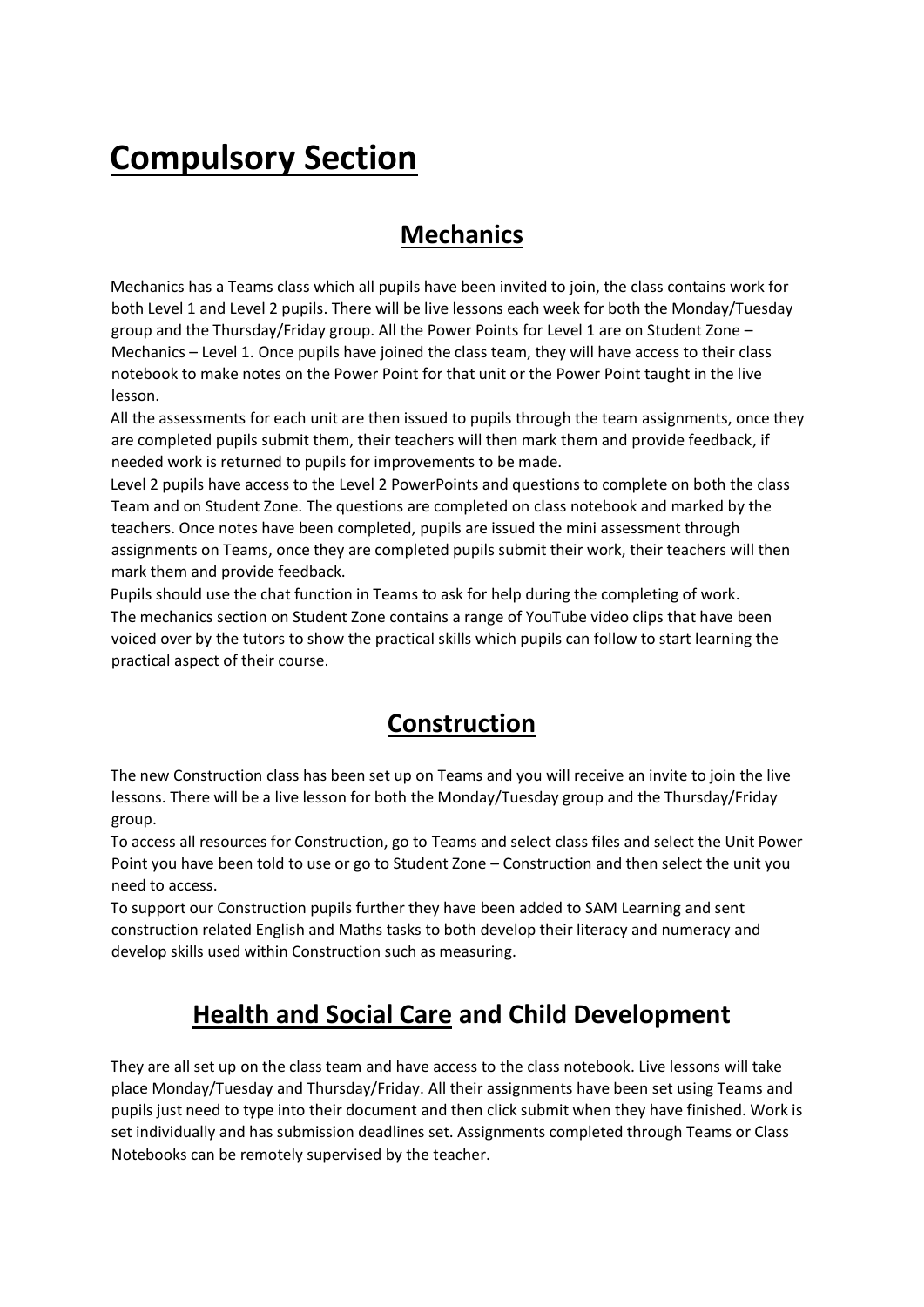## **BTEC Sport Level 1**

Any pupils who have not completed any units, should download the Level 1 Unit 11 workbook from Student Zone and once they have completed that, there are additional worksheets that follow the workbook. Pupils should try and take photos of any physical exercise they do at home and these should be emailed in to studenthelp@fueleducation.org.uk and this will be used as evidence for units 4, 11 and 12.

Pupils who have completed unit 11 at school should focus on completing unit 17 which is about Job Opportunities in Sports and Active Leisure. The workbook can be accessed through Student Zone, BTEC Sport – Level 1. Once these units have been completed, pupils should email [studenthelp@fueleducation.org.uk](mailto:studenthelp@fueleducation.org.uk) and the next units they need to complete will be issued to students either through Student Zone or through Teams.

## **English**

All years GCSE and Functional Skills pupils are being added to their Class Teams. All lessons being completed have the Power Point and the resources saved in Class Files within their Class Team, they will also have assignments set on Teams to complete based on each lesson and they can also access this terms lesson work on Student Zone. Teachers will be available during schools hours on Teams to answer questions through chat. In the event of the class being isolated or during periods of lockdown live lessons will take place at the times of the normal GCSE English classes. **GCSE English –** Each year group has their own folder within the Class Materials File on their GCSE English class team. Within this folder is all the lessons for each term. The lessons for the term are uploaded at the start of each term. Pupils are set work through Assignments to complete based on the lesson materials. Pupils will also be set GCSE Pod pods and check and challenge activities which will be posted to the general channel page of their class team with a link to follow to complete the work. Once pupils have logged into GCSE Pod and completed the learning activities, they will also have been set assignments linked to each topic accessed by the lightbulb icon.

**Functional Skills –**There is a Team Class for Functional Skills where teachers can provide help and advice. Each term pupils have a set project to complete. The lesson PowerPoints for the project are within the Class Materials Files section of the class team and the workbook can be completed through the assignments section of Teams. The work is also available through Student Zone. Pupils are being set GCSE Pod activities, pods and check and challenge activities posted within Teams to complete within GCSE Pod. Pupils have also been set SAM Learning tasks to complete**.** 

**Year 9 English –** Year 9 have a Year 9 Core Class which contains their work for English, Maths, Science and History. To access work, go to the files section and click into class materials. To access the English work, click on the English file. Within this folder is all the lessons for each term. The lessons for the term are uploaded at the start of each term. Pupils are set work through Assignments to complete based on the lesson materials. Pupils will also be set GCSE Pod pods and check and challenge activities which will be posted to the general channel page of their class team with a link to follow to complete the work. Once pupils have logged into GCSE Pod and completed the learning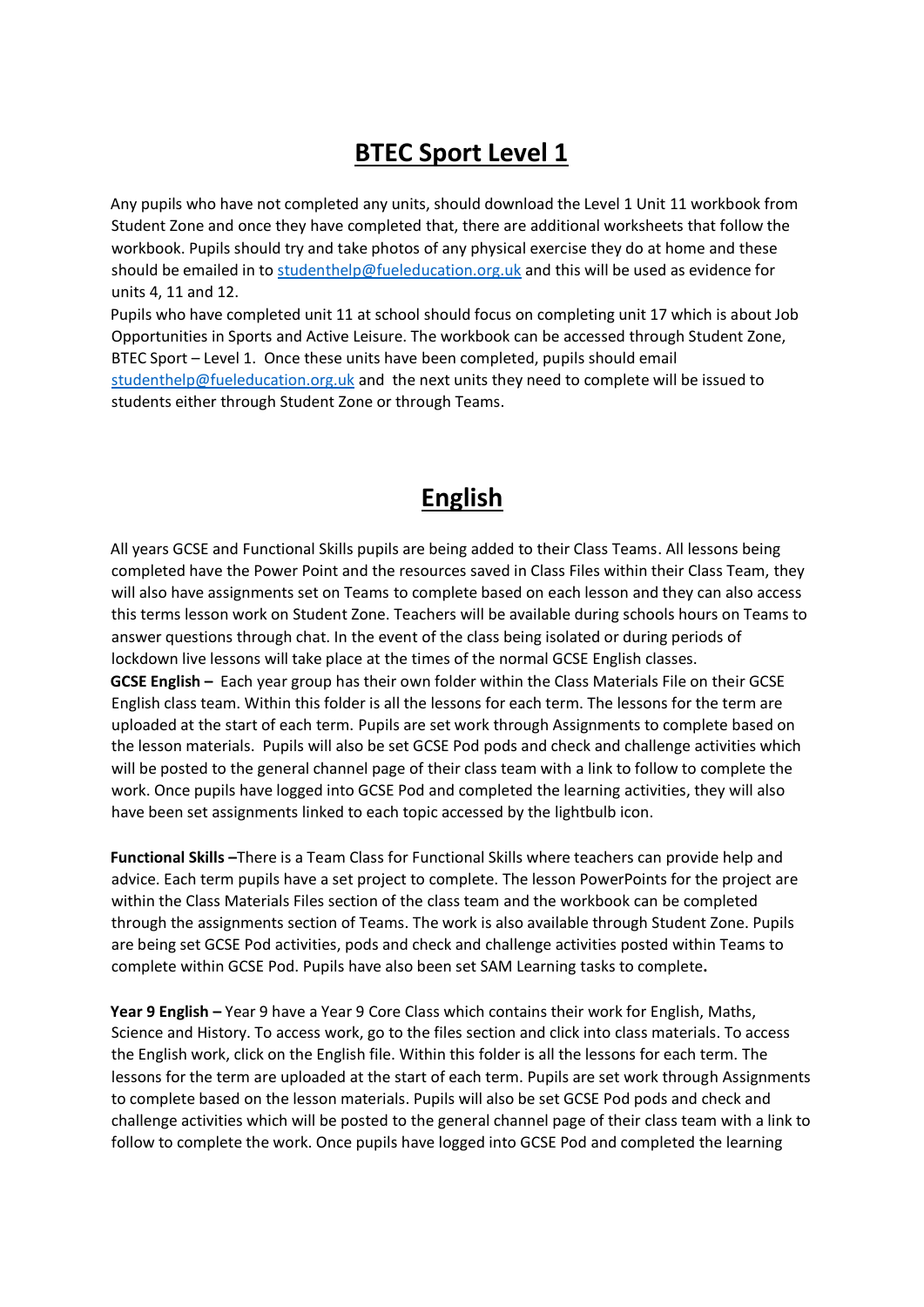activities, they will also have been set assignments linked to each topic accessed by the lightbulb icon.

Sam Learning for all pupils – Tasks have been set to support you in the topics you are covering this term and to help you develop your Spelling, Grammar and Punctuation skills and your reading comprehension skills. Ensure that all tasks are completed to at least 70% (orange/green) on Sam Learning.

All pupils should complete two mornings of reading each week, you can make your own reading diary to record what books/newspapers you read and what you learn from them.

## **Mathematics**

**GCSE:** There is now a Teams class set up for GCSE Mathematics, pupils will be invited to join the class. Pupils can post messages to their teacher and complete work assigned to them each week. To access their lesson resources, pupils should go to Files then click on class materials then click on their year group. Each terms lessons are then available to access and the linked work is available on assignments. Pupils will also be set GCSE Pod pods and check and challenge activities which will be posted to the general channel page of their class team with a link to follow to complete the work. Once pupils have logged into GCSE Pod and completed the learning activities, they will also have been set assignments linked to each topic accessed by the lightbulb icon.

Sam Learning tasks have been set suitable to your GCSE content and to enable you to continue working towards your functional skills qualifications. Ensure that all tasks are completed to at least 70% (orange/green) on Sam Learning.

**Functional Skills:** There is now a Teams class set up for Functional Skills. This class will enable pupils to access support from a teacher through Posts and Direct messages. Each term pupils have a set project to complete. The lesson PowerPoints for the project are within the Class Materials Files section of the class team and the workbook can be completed through the assignments section of Teams. The work is also available through Student Zone. Pupils are being set GCSE Pod activities, pods and check and challenge activities posted within Teams to complete within GCSE Pod. Pupils have been set a range of Maths tasks suitable for Functional Skills on SAM Learning. Ensure that all tasks are completed to at least 70% (orange/green) on Sam Learning.

**Year 9:** There is a Teams class set up for our Year 9 pupils, go to files and class materials then select the Maths folder. All lessons for each term are being placed here and pupils have access to the class notebook and assignments to complete the work from each lesson. Once work has been finished it should be submitted to enable the teachers to mark the work and provide feedback. Pupils will also continue to be set tasks on SAM Learning. Ensure that all tasks are completed to at least 70% (orange/green) on Sam Learning. Pupils can also login to their BKSB, there is a variety of tasks to complete on BKSB which is tailored to working levels.

## **History**

**GCSE:** The history class team is on Teams and all pupils have been invited to the Team. Each year group are completing different topics over the academic year, Year 10 will complete Germany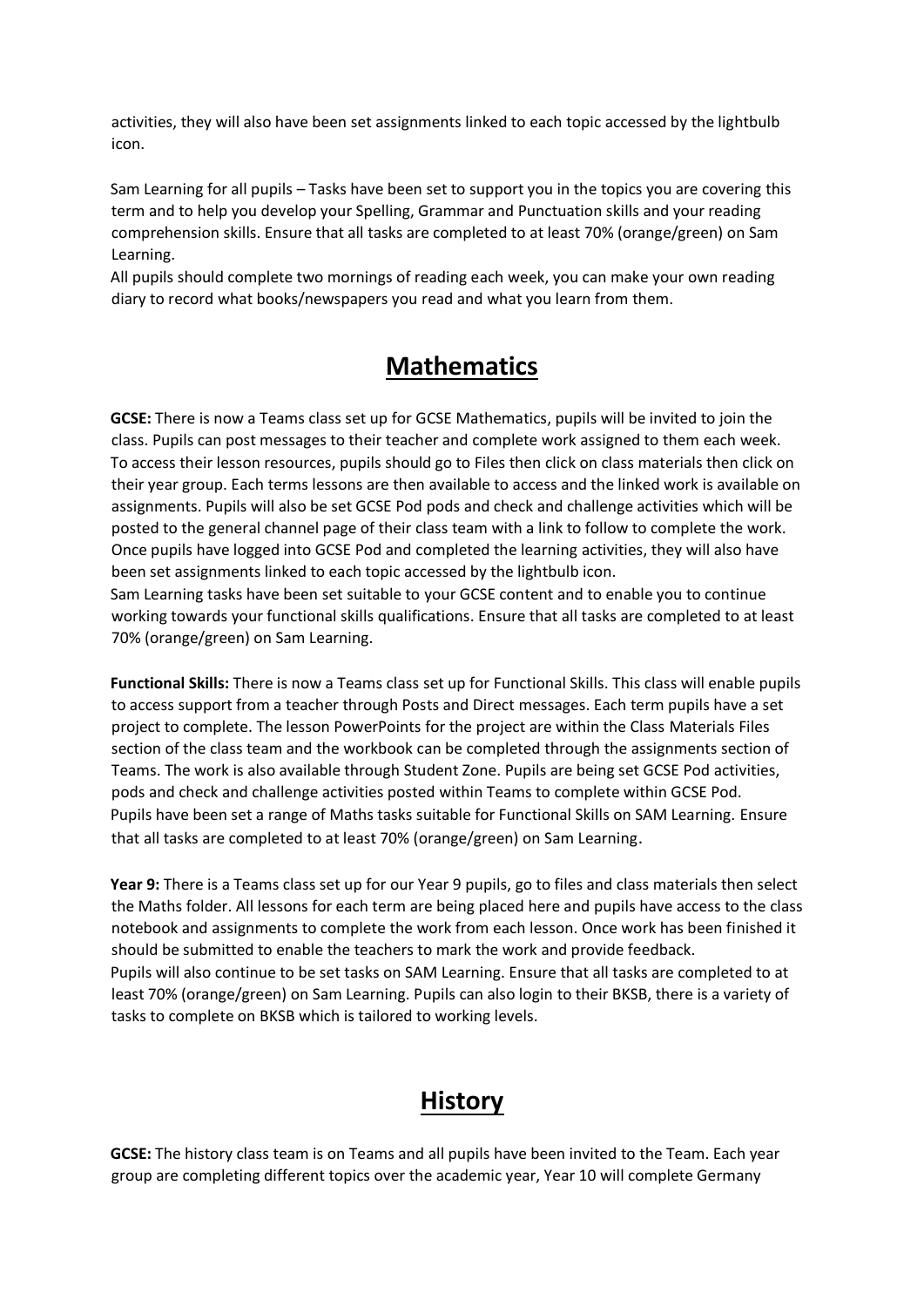Democracy to Dictatorship and Conflict and Tension in the Gulf and Afghanistan whilst year 11 are completing Migration and Empire. To access lessons, pupils should go to files and select class materials then select their year group. Each term, the lessons for that term are uploaded onto the Class Team. Work to complete from each lesson is issued to pupils using assignments on Teams, once completed pupils should submit their work, teachers will then mark the work and provide feedback. Pupils will also be set GCSE Pod pods and check and challenge activities which will be posted to the general channel page of their class team with a link to follow to complete the work. Once pupils have logged into GCSE Pod and completed the learning activities, they will also have been set assignments linked to each topic accessed by the lightbulb icon.

.

**Year 9**: Pupils have three key topics over the academic year; World War 1, World War 2 and the Cold War and a History of Crime and Punishment in Great Britain. To access lessons, pupils should go to the Year 9 Class Team, select files and select class materials then select History. Each term, the lessons for that term are uploaded onto the Class Team. Work to complete from each lesson is issued to pupils using assignments on Teams, once completed pupils should submit their work, teachers will then mark the work and provide feedback. Pupils will also be set GCSE Pod pods and check and challenge activities which will be posted to the general channel page of their class team with a link to follow to complete the work. Once pupils have logged into GCSE Pod and completed the learning activities, they will also have been set assignments linked to each topic accessed by the lightbulb icon.

## **Science**

**GCSE:** Biology has been set as a class on Teams and you will be having a live lesson each week. Lesson resources will be on your Team page, go to files, select class materials then select your year group, lesson resources are also on Student Zone, Biology GCSE. Pupils will also be set GCSE Pod pods and check and challenge activities which will be posted to the general channel page of their class team with a link to follow to complete the work. Once pupils have logged into GCSE Pod and completed the learning activities, they will also have been set assignments linked to each topic accessed by the lightbulb icon.

Pupils should also access the online lesson resources from Oak national Academy, Year 10 Science for additional resources and an online version of the practical experiments.

**Year 9:** Year 9 pupils have their own class team for all their core subjects. To access lessons, pupils should go to the Year 9 Class Team, select files, and select class materials then select History. Each term, the lessons for that term are uploaded onto the Class Team. Work to complete from each lesson is issued to pupils using assignments on Teams, once completed pupils should submit their work, teachers will then mark the work and provide feedback. Pupils will also be set GCSE Pod pods and check and challenge activities which will be posted to the general channel page of their class team with a link to follow to complete the work. Once pupils have logged into GCSE Pod and completed the learning activities, they will also have been set assignments linked to each topic accessed by the lightbulb icon.

## **PSHE**

All pupils normally complete weekly 1-hour sessions within school. All the 1-hour lessons have been placed on Student Zone in the PSHE folder.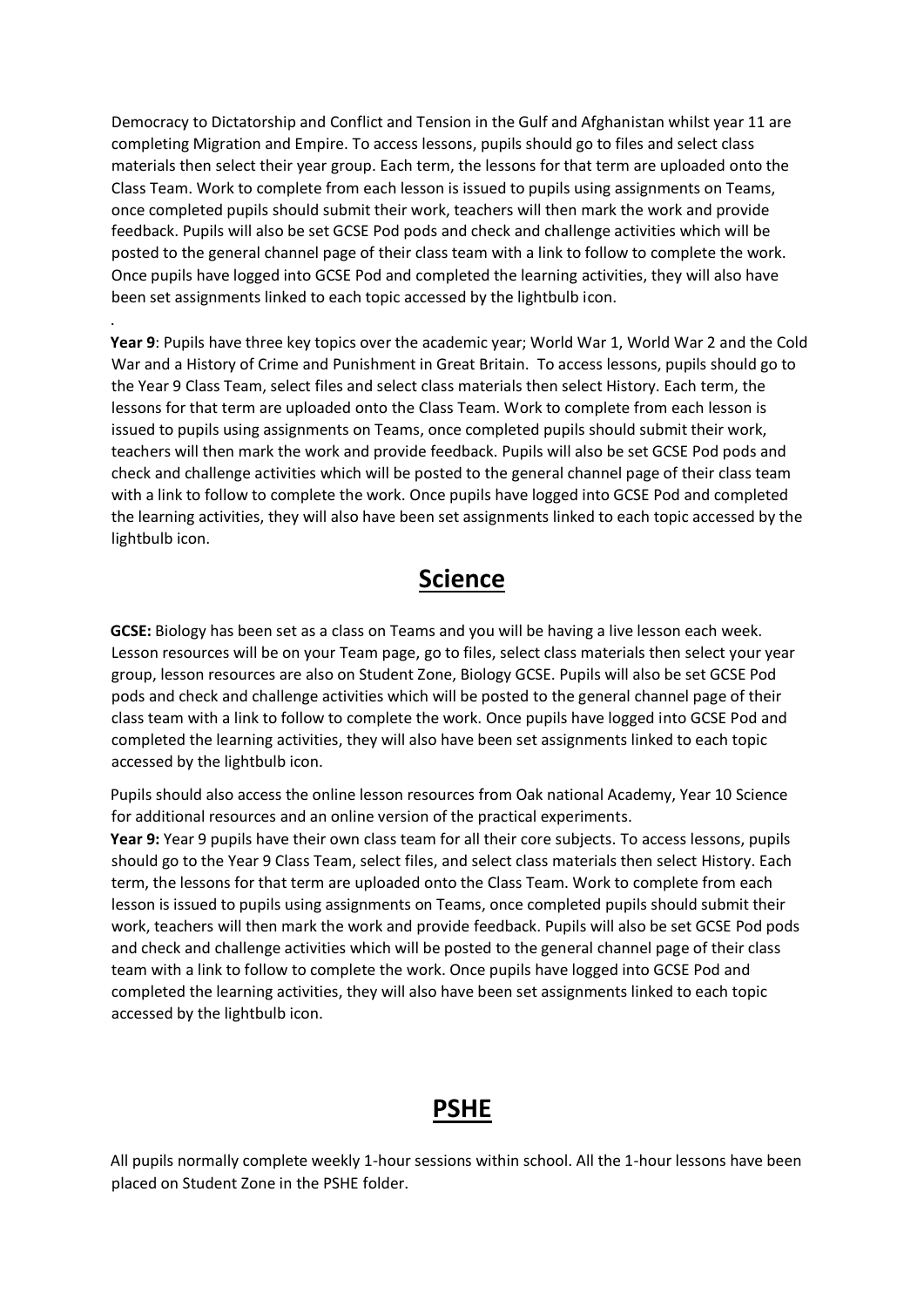Pupils should choose KS3 to access the year 8 and 9 lessons and KS4 to access the year 10 and 11 lessons. This half term we would normally be completing 6 sessions from the Relationships folder. Each lesson contains a Power Point and associated worksheets or debate questions. Pupils can complete these activities on the paper provided in their folders or can produce a word document to record their answers electronically.

If pupils want an alternative and need additional support with health and wellbeing, they can instead access the lessons in the health and wellbeing folder.

All pupils have been emailed a home learning journal template. FUEL encourages all pupils to fill this is in each day and they create their own version of this to continue using. This journal not only records what pupils have done each day, what they have learnt, how they feel and how the current situation is affecting them, it allows pupils to reflect on their home learning.

## **Art**

The year 9 pupils have started a Graffiti Art Project and a Sculpture Art Project.

Unfortunately, neither of projects are very accessible at home, as they require specialist materials. Therefore, a new project has been sent out to pupils and a new Pop Art project has been added to Student Zone – Creative Activities for Pupils to work through.

Please find the websites below that might help you get creative as well. [https://how-to-draw](https://how-to-draw-cartoons-online.com/)[cartoons-online.com/](https://how-to-draw-cartoons-online.com/)

[http://drawingacademy.com/free-drawing-lessons-for-artists/drawing](http://drawingacademy.com/free-drawing-lessons-for-artists/drawing-videos-bing.php/?utm_source=bing&utm_medium=cpc&utm_campaign=dahowtodraw)[videosbing.php/?utm\\_source=bing&utm\\_medium=cpc&utm\\_campaign=dahowtodraw](http://drawingacademy.com/free-drawing-lessons-for-artists/drawing-videos-bing.php/?utm_source=bing&utm_medium=cpc&utm_campaign=dahowtodraw) <https://www.thesprucecrafts.com/your-first-painting-4159810>

## **IT**

#### **Year 9**

Work on the IT section mainly and then mix with some of the Computing if you want a change. You have work set on Student Zone to enable you to complete basic IT tasks including using Word, Excel and Power Point to create different types of Documents

#### **Functional Skills:**

There are IT activities within the Functional Skills project for each term, these can be completed through assignments on Teams, of offline and then work returned as an attachment and emailed through to [studenthelp@fueleducation.org.uk.](mailto:studenthelp@fueleducation.org.uk) You should work through the tasks as you complete your project workbook which is issued each term through Assignments in the class Team.

## **Religious Education**

FUEL also run a termly project with pupils which covers Religious Education and British Values. FUEL has a World Religion project on Student Zone, pupils can download this and work their way through the different activities. RE topics are included within the 1 hour PSHE lessons available You can also ……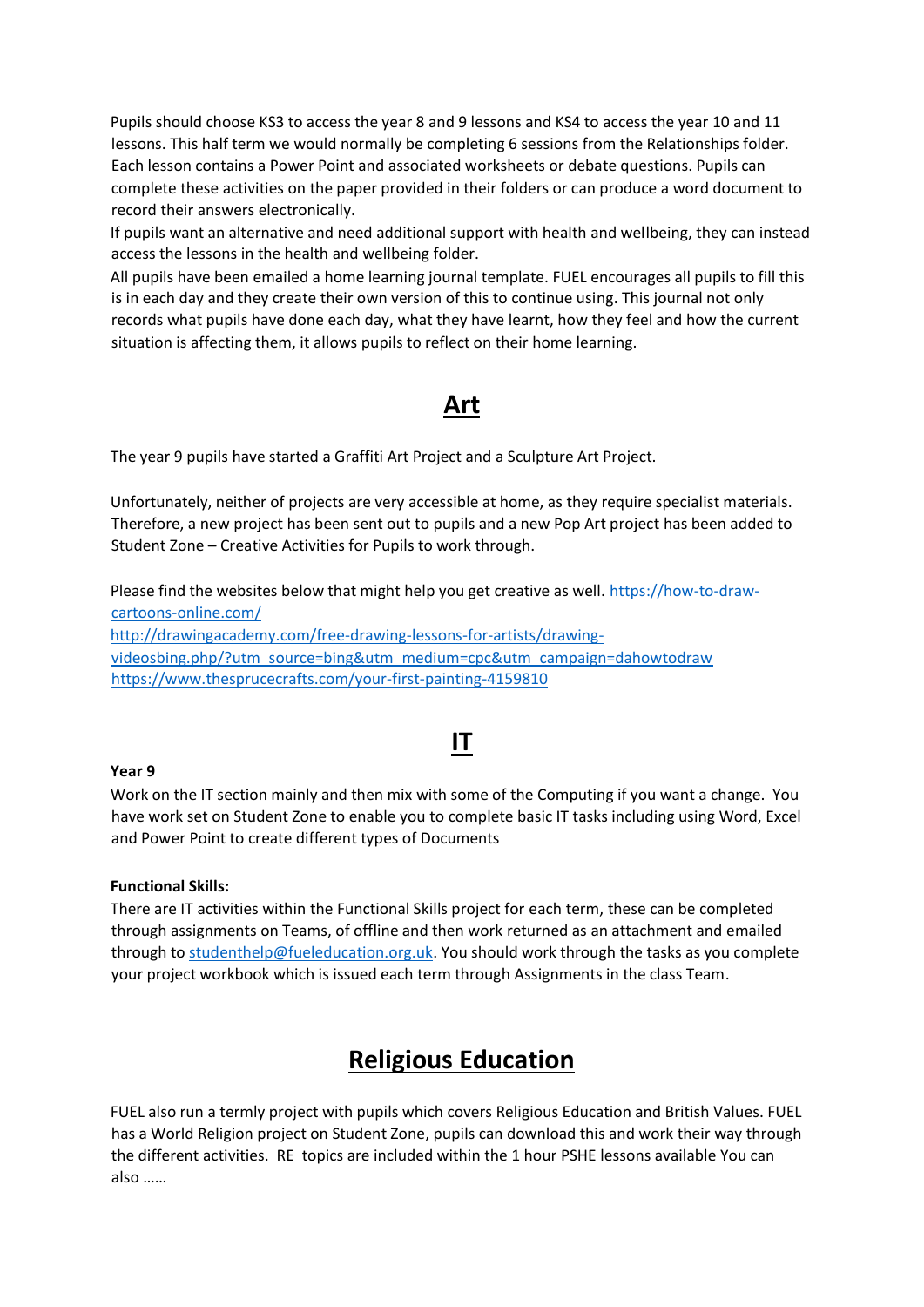- Create an A-Z of Religious Studies using the website: [https://www.bbc.co.uk/teach/classclips](https://www.bbc.co.uk/teach/class-clips-video/religious-studies-ks3-az-of-religion-and-beliefs/znt647h)[video/religious-studies-ks3-az-of-religion-and-beliefs/znt647h](https://www.bbc.co.uk/teach/class-clips-video/religious-studies-ks3-az-of-religion-and-beliefs/znt647h)
- Complete daily lessons and key topics here: <https://www.bbc.co.uk/bitesize/subjects/zh3rkqt>
- Research a different religion to find out what their faith is all about and how they celebrate it.
- Using a holy book, such as your founders' day Bible, try journaling parts of scripture. You can do this in a notebook or on separate paper. You can find some examples of journaling here:
- <https://www.lifeway.com/en/articles/how-to-start-bible-journaling-in-six-easy-steps> [http://www.bbc.co.uk/learning/subjects/religious\\_studies.shtml](http://www.bbc.co.uk/learning/subjects/religious_studies.shtml)

## **PE and Sport**

It is really important that we keep ourselves fit and well. Here are some ideas from the PE. Remember to be active every day, either a walk, run, bike ride etc.

- <https://www.nhs.uk/live-well/exercise/couch-to-5k-week-by-week/> [-](https://www.nhs.uk/live-well/exercise/couch-to-5k-week-by-week/) Couch to 5Km run
- [https://www.youtube.com/watch?v=KWBfQjuwp4E&list=PLui6EynyUzzFFfpiil94CUrWKVMaq](https://www.youtube.com/watch?v=KWBfQjuwp4E&list=PLui6Eyny-UzzFFfpiil94CUrWKVMaqmkm) [mkm](https://www.youtube.com/watch?v=KWBfQjuwp4E&list=PLui6Eyny-UzzFFfpiil94CUrWKVMaqmkm) – 30 days of Yoga
- [https://drive.google.com/open?id=1PKGoPibmRh9dSHar9LctQXbF0UV\\_MxU-Lc1sQOUp6vI](https://drive.google.com/open?id=1PKGoPibmRh9dSHar9LctQXbF0UV_MxU-Lc1sQOUp6vI) [–](https://drive.google.com/open?id=1PKGoPibmRh9dSHar9LctQXbF0UV_MxU-Lc1sQOUp6vI) Circuit Fitness Session Plan
- <https://www.youtube.com/channel/UCAxW1XT0iEJo0TYlRfn6rYQ> Joe Wicks Daily PE Lessons
- <https://www.bbc.co.uk/programmes/b006m8dq> [S](https://www.bbc.co.uk/programmes/b006m8dq)trictly Come Dancing Big Night in Dance Challenge

## **Reading**

Reading is a vital part of the school curriculum and in these times, it is important that your child continues to read as much as possible.

I would therefore like to tell you about some free reading resources that you can access online and hope that you will explore these with your child.

If you can support them with this while they are at home with you, then this will help keep their reading development going, as well as help them to relax and enjoy a good book. You may want to take a look for yourself too.

At FUEL we have Big Read twice a week in the mornings where pupils are reading Classic Literature texts as graphic novels. It will really help their reading ability if you could incorporate this into your routine.

I hope that you find this information supportive and that it enables your child to keep reading. At these unusual times it can be very good for our mental well-being to escape to another world for a while.

<http://www.renlearn.co.uk/keep-reading> [h](http://www.renlearn.co.uk/keep-reading)ttps://readon.myon.co.uk/library/browse.html https://www.obooko.com/category/free-books-for-teens?page=3

https://stories.audible.com/start-listen

<https://www.worldofdavidwalliams.com/elevenses/> [h](https://www.worldofdavidwalliams.com/elevenses/)ttps://www.amazon.co.uk/kindledbs/hz/bookshelf/prime/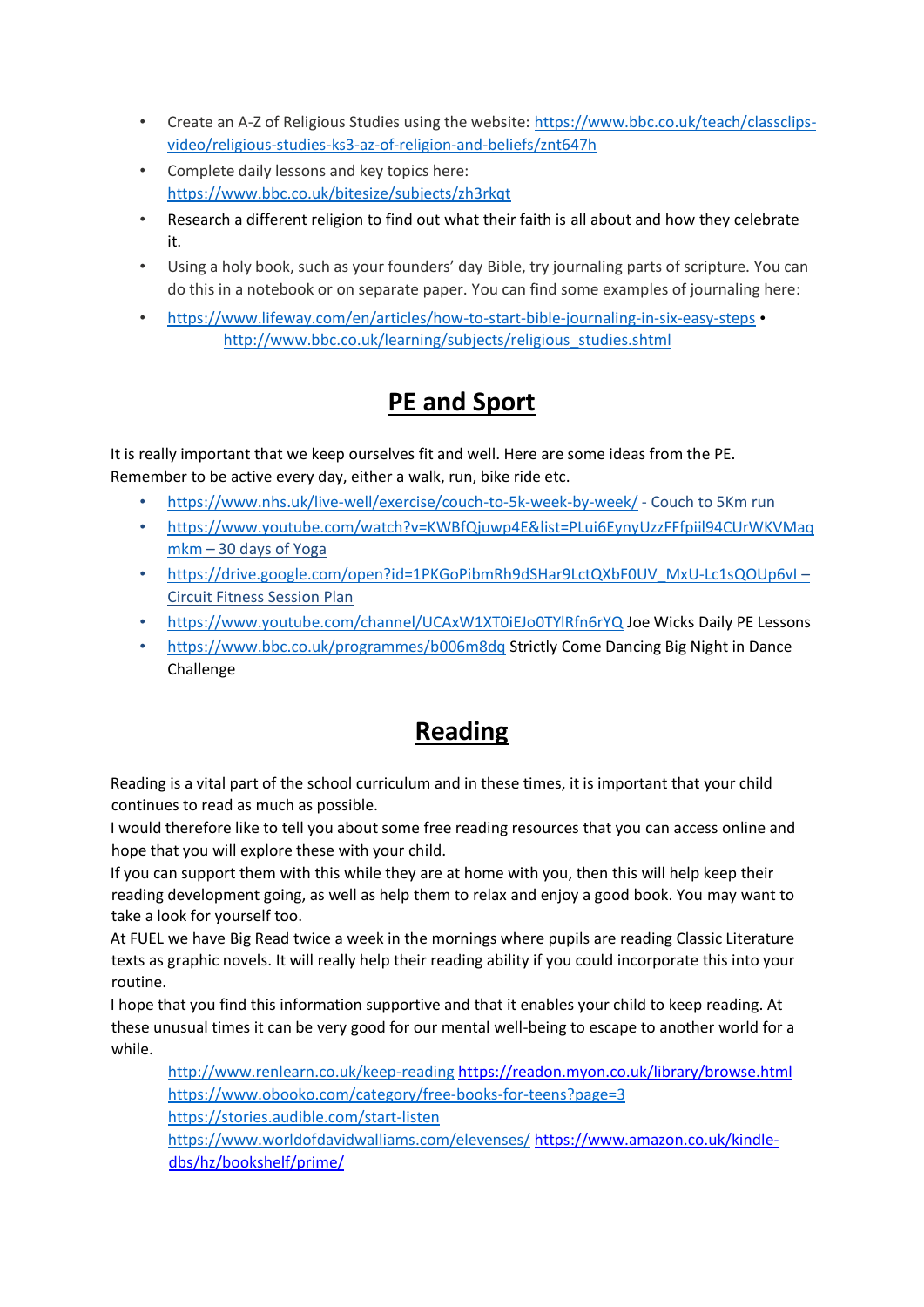#### **Other support materials for compulsory subjects**

BBC bitesize has the content for all subjects at KS3 and KS4 this includes videos and quizzes that may be helpful.

#### <https://www.bbc.co.uk/bitesize/levels/z4kw2hv>

Oak National Academy have lessons for each year group between years 7 and 10, the lessons include videos and quizzes. We recommend the lessons particularly for Maths and Science. <https://www.thenational.academy/online-classroom#subjects>

Seneca learning (please see the link below) is great for any topic and it is free, it has videos and information presented for the pupil and then quizzes to check understanding. You can select KS3 or GCSE content under the courses tab to see all the subjects that are available.

<https://app.senecalearning.com/dashboard/courses/add?Price=Free>

Anytime pupils complete one the quizzes to demonstrate their learning through these free online platforms we recommend taking a photograph of the quiz results or a print-screen and emailing them to either studenthelp@fueleducation.org.uk or parenthelp@fueleducation.org.uk and then teachers can store these files to evidence the progress being made by pupils at home.

#### **English – Additional Resources**

A great website to help with your grammar and inspire creative writing <http://www.pobble365.com/>

Free plays to watch from the national theatre every Thursday

<https://www.youtube.com/channel/UCUDq1XzCY0NIOYVJvEMQjqw>

Free Shakespeare plays from the Globe theatre every two weeks<https://globeplayer.tv/>

- **'Hamlet'** (2018), April 6-19
- **'Romeo & Juliet'** (2009), April 20-May 3
- **'A Midsummer Night's Dream'** (2013), May 4-17
- **'The Winter's Tale'** (2018), May 18-31
- **'The Two Noble Kinsmen'** (2018), June 1-14
- **'The Merry Wives of Windsor'** (2019), June 15-28
- 200 word power point (attached on the website) with ideas for writing prompts to inspire pupils
- David Walliams reading stories live every day <https://www.worldofdavidwalliams.com/elevenses/>
- [Learn sign language https://www.british-sign.co.uk/](https://www.british-sign.co.uk/)
- Write a letter to someone to thank them, maybe someone in the NHS.
- [www.literacytrust.org.uk](http://www.literacytrust.org.uk/) New family zone with video and audio resources.
- BBC Bitesize KS3 and KS4**:** <https://www.bbc.co.uk/bitesize/subjects/z3kw2hv>
- **Audible**  You can instantly stream an incredible collection of stories, including titles across six different languages.
- **Booktrust -** Website with book recommendations, competitions, quizzes, storybooks and games.
- **Oxford Owl -** Free ebooks for children 3-11 years old, English and Maths activities.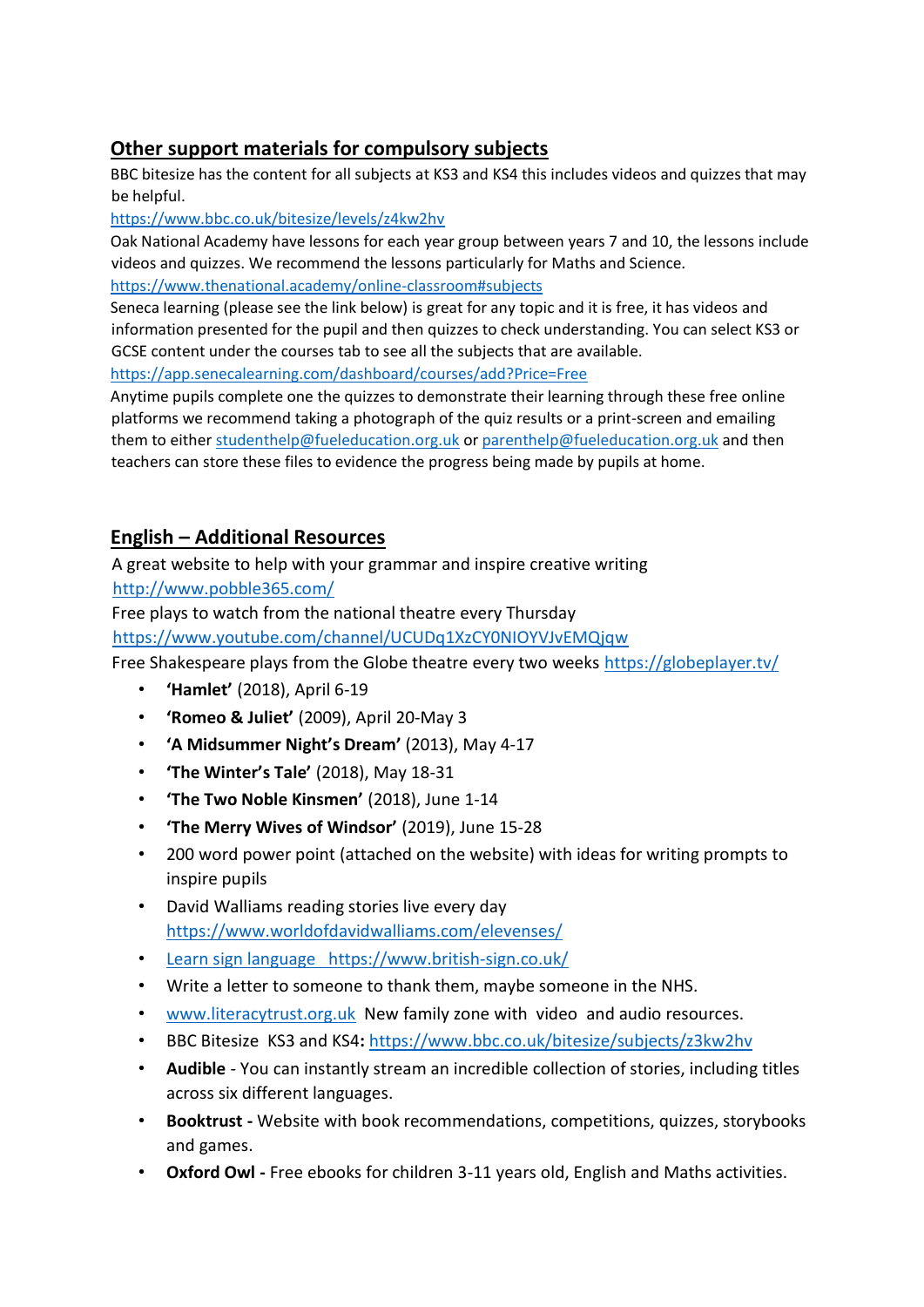- **Reading Realm ipad app**
- **Readingagency.org - An** interactive book sorter to help children find a book to read and interactive games.
- **roalddahlfans.com -** Lots of quizzes and interactive games.
- [https://leadingliteracy.school.blog/resources-](https://leadingliteracy.school.blog/resources-2/?fbclid=IwAR2CjF7Gm64EvphYvavo9qBSYQXElk7gKEjza9QOvXew01cS-RXTlsS03Pw)[2/?fbclid=IwAR2CjF7Gm64EvphYvavo9qBSYQXElk7gKEjza9QOvXew01cS-RXTlsS03Pw](https://leadingliteracy.school.blog/resources-2/?fbclid=IwAR2CjF7Gm64EvphYvavo9qBSYQXElk7gKEjza9QOvXew01cS-RXTlsS03Pw)

#### **Maths – Additional Resources**

- <https://corbettmaths.com/>
- <https://nrich.maths.org/frontpage>
- <http://www.mrbartonmaths.com/students/gcse/>
- <https://blog.reallygoodstuff.com/11-free-math-sites-for-kids/>
- •

#### **History – Additional Resources**

- [https://tutorful.co.uk/blog/history-lovers-awesome-websites-and-resources-to-cure](https://tutorful.co.uk/blog/history-lovers-awesome-websites-and-resources-to-cure-your-boredom)[yourboredom](https://tutorful.co.uk/blog/history-lovers-awesome-websites-and-resources-to-cure-your-boredom)
- <https://www.historyforkids.net/>
- <https://www.iwm.org.uk/> **Try creating something:**
- Create your own war scene painting. How big can you make it? Maybe you could draw it with chalk on the pavement?
- Draw the scene of a day in the life of a soldier in Iraq or Afghanistan.
- Design your own VE day bunting.
- Create your own Evacuee Scrap book in which you imagine you are an evacuee. How would you feel? How has your life changed? What's the difference between living I the countryside to an inner city? Draw and write about the experiences of these children.

#### **Try reading historical fiction:**

Try reading a historical novel which will improve your knowledge and understanding on life in the past. Can you use your knowledge to work out what is historically inaccurate? Research this to check you are correct. Here are some suggestions – some of these books may be available for free on Kindle (you can download the app for free onto your smartphone):

- The Book Thief, Markus Zusak
- Boy in the Striped Pyjamas or the Boy at the top of the mountain by John Boyne
- War Horse or Private Peaceful by Michael Morpurgo.
- The Diary of Anne Frank by Anne Frank
- T. H. White, The Sword in the Stone
- Bravo Two Zero by Andy McNab

#### **Great things to watch:**

Remember, many of these books have also been turned into films or animations – look on Netflix or YouTube **OR** find your own documentaries on You Tube or the BBC iPlayer.

**GCSE could try**: Schindler's List, The Boy in the Striped Pyjamas, Walking with the Enemy, Defiance, The Heroes of Desert Storm, The Three Kings, Jarhead, Kajaki, Bravo Two Zero, Vikings, 12 Years a Slave.

**Year 9 could try:** The Zoo Keeper's Wife, Downton Abbey, Dan Snow's WW1 uncut, War Horse or Horrible Histories on CBBC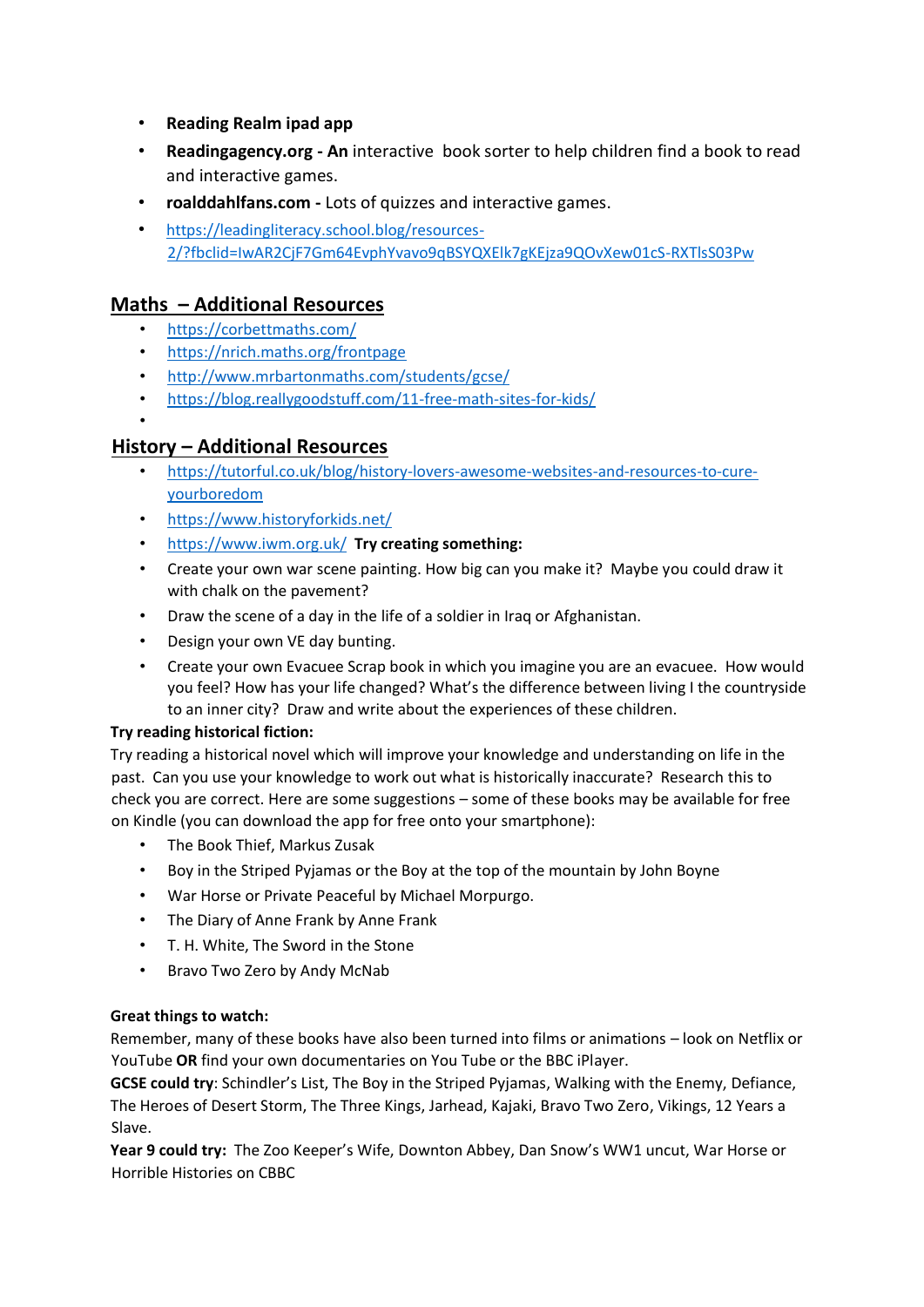#### **Science – Additional Resources**

Science fair topic ideas<https://www.verywellfamily.com/science-fair-topic-ideas-621064> STEM activities<https://4-h.org/parents/stem-agriculture/youth-stem-activities/> A collection of online science fun activities<https://www.exploratorium.edu/> Chemistry projects<https://www.thoughtco.com/top-chemistry-projects-for-bored-kids-604324> Great Science articles<https://www.sciencenewsforstudents.org/> [N](https://www.sciencenewsforstudents.org/)ASA space station live satellite and activities [https://www.nasa.gov/mission\\_pages/station/main/index.html](https://www.nasa.gov/mission_pages/station/main/index.html) <https://www.nationalgeographic.co.uk/learn-home> STEM Learning<https://www.stem.org.uk/> Royal Society of Chemistry Education [https://edu.rsc.org/?\\_ga=2.231592667.513862331.1585820785-90814010.1585820785](https://edu.rsc.org/?_ga=2.231592667.513862331.1585820785-90814010.1585820785) Royal Society of Biology Education<https://www.rsb.org.uk/education> Science experiments:

[https://www.youtube.com/channel/UCGpIXAXQUc0RBhxgnJ\\_BjEw?fbclid=IwAR3Cc0S\\_724GQteZ3eL](https://www.youtube.com/channel/UCGpIXAXQUc0RBhxgnJ_BjEw?fbclid=IwAR3Cc0S_724GQteZ3-eLuJ39eAU6UgKJ7a9Yst81PAKPqcVGXI8Z8HSB7Sk) [uJ39eAU6UgKJ7a9Yst81PAKPqcVGXI8Z8HSB7Sk](https://www.youtube.com/channel/UCGpIXAXQUc0RBhxgnJ_BjEw?fbclid=IwAR3Cc0S_724GQteZ3-eLuJ39eAU6UgKJ7a9Yst81PAKPqcVGXI8Z8HSB7Sk)

#### **Enrichment ideas for Science**

- Why don't you go to the national space station page and see the times when you can see the space station.
- Try some kitchen chemistry [https://littlebinsforlittlehands.com/4-mini-easiest](https://littlebinsforlittlehands.com/4-mini-easiest-kitchen-science-activity-trays/)[kitchenscience-activity-trays/](https://littlebinsforlittlehands.com/4-mini-easiest-kitchen-science-activity-trays/)
- Try a STEM project or chemistry project from the attached websites.

#### **IT Additional Resources:**

**BBC Click Videos**: Learn about technology by watching videos from the BBC Click website.

<https://www.bbc.co.uk/programmes/b006m9ry/episodes/player> [o](https://www.bbc.co.uk/programmes/b006m9ry/episodes/player)r search for "BBC Click episodes" in Google.

## **Go the Extra Mile**

At FUEL one of our core values is "be the best you can be" we firmly believe that learning new and additional skills is an important part of school life and promote to pupils to achieve as much as possible.

We have put together some additional subject areas/resources which pupils can choose to complete in order to learn something completely new.

#### **Food & Design and Technology**

#### **Food Enrichment**

Jamie Oliver food programme for lockdown at 5.30pm every day. <https://www.jamieoliver.com/recipes/category/books/keep-cooking-and-carry-on/> Cook a meal for your family.

Open a café for your family where they can come for lunch.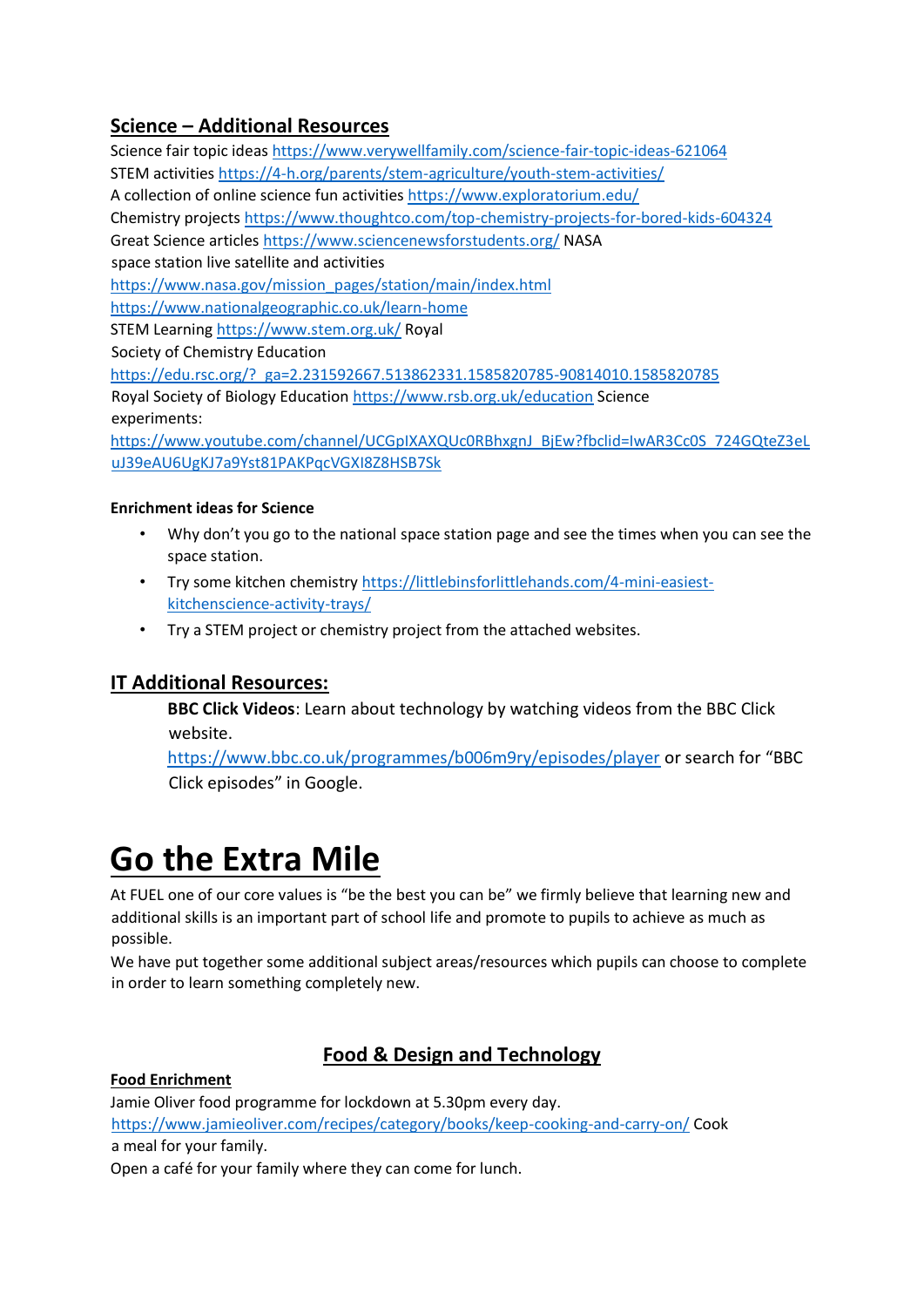A new cooking workbook will be added to Student Zone – Creative Activities.

#### **Resistant materials**

Use the design sheets provided by the technology department. [Technologystudent.com](http://technologystudent.com/) <https://www.jamesdysonfoundation.co.uk/resources/challenge-cards.html>

This website will challenge you to design different products and put your creativity to the test. Just click "download challenge cards" to get started.

#### <http://www.mr-dt.com/>

There are tasks and theory work based around Design and Technology. This website can help you with the design challenges from Dyson.

Help around the home repair something or build a new item

#### **Music Enrichment Activities**

- Practise an instrument or learn to play a new one (lots of you tube videos on how to play most instruments).
- Sing (anything that makes you feel good).
- Listen to music that's new to you.
- Learn to be a producer (see the website link)
- Write a song or compose a piece of music. Share it with someone.

#### **Websites**

Free on line music lessons

[https://makingmusicfun.net/htm/mmf\\_free\\_video\\_music\\_lesson\\_index.php](https://makingmusicfun.net/htm/mmf_free_video_music_lesson_index.php)

<http://www.bbc.co.uk/learning/subjects/music.shtml>Tone savvy which sets

and marks music tasks for free

 [https://tonesavvy.com/?fbclid=IwAR0Y\\_1Snd6F4PKO\\_ubCg99wmGURQPJOLw6zj0Lr0hf-](https://tonesavvy.com/?fbclid=IwAR0Y_1Snd6F4PKO_ubCg99wmGURQPJOLw6zj0Lr0hf-9fO2IYggPosGuK3g)[9fO2IYggPosGuK3g](https://tonesavvy.com/?fbclid=IwAR0Y_1Snd6F4PKO_ubCg99wmGURQPJOLw6zj0Lr0hf-9fO2IYggPosGuK3g)

[Ableton Live](https://apps.musedlab.org/groovepizza/?museid=HJfZddP8L&) [–](https://apps.musedlab.org/groovepizza/?museid=HJfZddP8L&) [learn how to produce music](https://apps.musedlab.org/groovepizza/?museid=HJfZddP8L&) [https://learningmusic.ableton.com](https://learningmusic.ableton.com/) [Groove](https://apps.musedlab.org/groovepizza/?museid=HJfZddP8L&)  [Pizza -](https://apps.musedlab.org/groovepizza/?museid=HJfZddP8L&) [Create your own drum loops](https://apps.musedlab.org/groovepizza/?museid=HJfZddP8L&)

<https://apps.musedlab.org/groovepizza/?museid=HJfZddP8L&> [https://musiclab.chromeexperim](https://musiclab.chromeexperiments.com/Song-Maker/)  [ents.com/Song-Maker/](https://musiclab.chromeexperiments.com/Song-Maker/)

 $NTN - A$  $NTN - A$  game to learn notes of the stave <https://www.teachingfiles.co.uk/namethatnote2.htm>

Super Looper – Create an 80s style synthpop loop [http://superlooper.universlabs.co.uk](http://superlooper.universlabs.co.uk/)

#### **Computer Science**

#### **IT:**

- 1. Learn about different types of graphics and graphics software by going to the BBC Bitesize website:<https://www.bbc.co.uk/bitesize/guides/zv2v4wx/revision/1> [o](https://www.bbc.co.uk/bitesize/guides/zv2v4wx/revision/1)r search for "BBC Bitesize Graphics" in Google and select the first link.
- 2. Carry out more research independently about the difference between VECTOR and BITMAP (also known as RASTER) image types and
- 3. Read and make revision cards by reading through the REVISE TAB.
- 4. Test yourself using the TEST TAB.